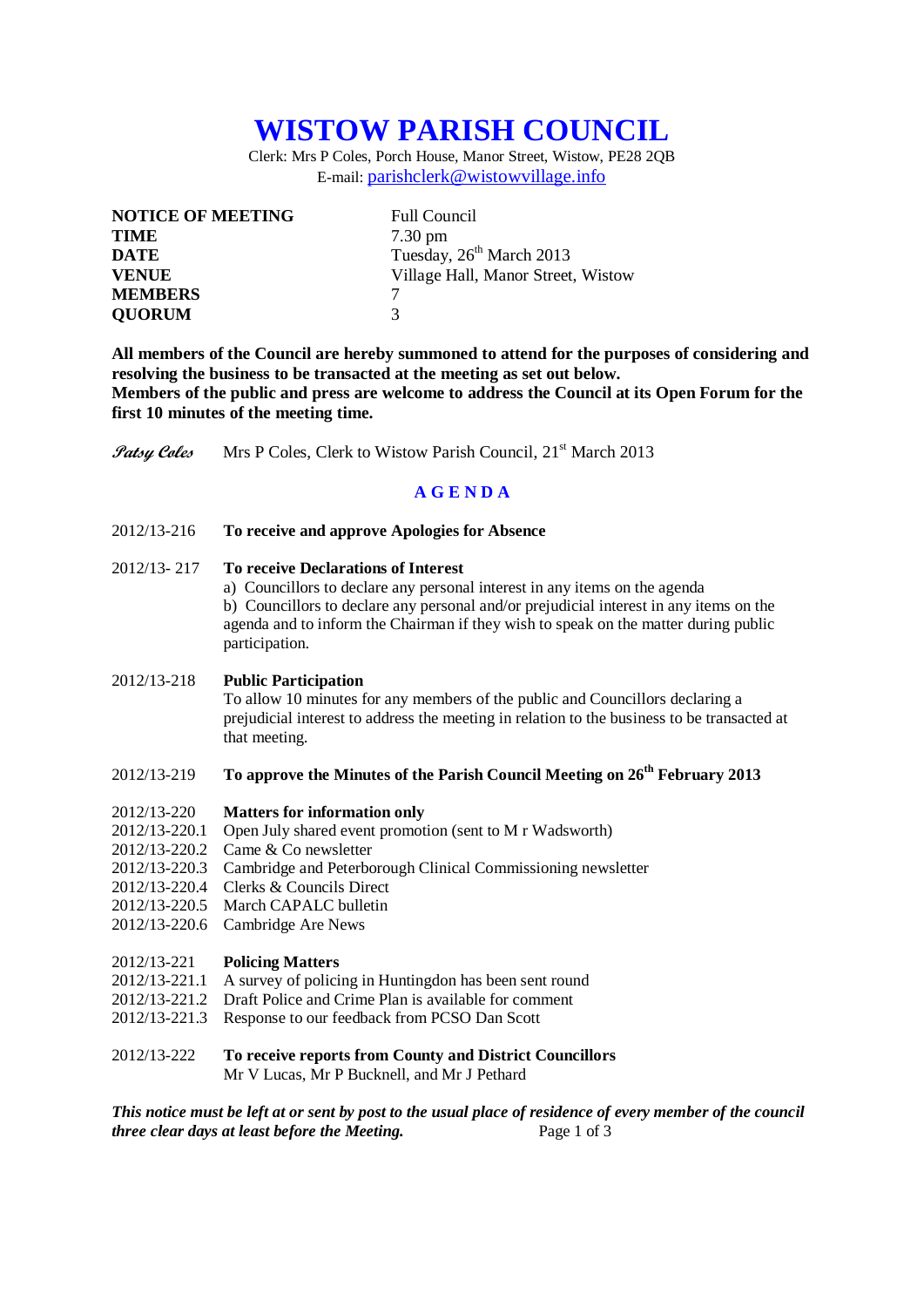Page 2

## 2012/13-223 **Finance**

| a) to approve the Financial Statement including cash flow                                        |                    |
|--------------------------------------------------------------------------------------------------|--------------------|
| New charges from D Tonks for payroll reports of £5 per month when no payment and £15             |                    |
| for the quarterly pay run plus VAT                                                               |                    |
| b) to approve payment of outstanding amounts :                                                   |                    |
| Mrs P Coles – March (rates as per minute no. 8e                                                  |                    |
| of the meeting dated the $15/12/09$ now paid quarterly                                           | £ 266.25 see below |
| Douglas Tonks quarterly payment including £16.20 fee and                                         |                    |
| Jan/Feb and March salaries $(\text{\pounds}238.18 + \text{\pounds}266.25 + \text{\pounds}16.20)$ | £520.63            |
| Parrot Print, Warbler printing                                                                   | £ 45.00            |
| Cambridge Water, standpipe charges                                                               | £ 15.16            |
| Ray Burton – hedge cutting                                                                       | £545.00            |

#### 2012/13-224 **Correspondence**

- 2012/13-224.1 Flood Forum,  $22<sup>nd</sup>$  May 2013 at 7pm, we are invited to send one representative
- 2012/13-224.2 Notification of change of service from Cambridgeshire Acre, the Clerk has responded to ask for clarification as a 3 year membership was paid for this year.
- 2012/13-224.3 Letter from NALC regarding the resignation of the Chief Executive
- 2012/13-224.4 Complaint from resident regarding overgrown hedge and brambles outside Rooks Farm.

# 2012/13-225 **To consider any Planning Applications received**

2012/13-225.1 None received

## 2012/13-226 **Highway Warden Scheme/Road and Traffic Issues**

- 2012/13-226.1 Ditches and riparian ownership
- 2012/13-226.2 Ditch clearance at the entrance to the village
- 2012/13-226.3 Building materials on the Green, Manor Street
- 2012/13-226.4 Any other issues arising from Ms Robinson's meeting with Mr King

## 2012/13-227 **Update on Playground**

- 2012/13-227.1 Repairs to path
- 2012/13-227.2 Inspection sheets for January (Mr Leigh), February (Mr Williams) and March (Ms Robinson).
- $2012/13-227.3$  Hedge cutting has been instructed and completed at a cost of £200<br> $2012/13-227.4$  The deed of dedication has been received for the playeround, it req
- The deed of dedication has been received for the playground, it requires completing and signing.

#### 2012/13-228 **Code of Conduct**

- 2012/13-228.1 Certificates of attendance have been issued for the training session.
- 2012/13-228.2 Declaration of interests have now been published on the District website and the village website.

#### 2012/13-229 **Preparation for Annual Open Meeting**

2012/13-2229.1 To allocate reports to be presented at the open meeting on  $30<sup>th</sup>$  April 2013

#### 2012/13-230 **Hedge and Grass cutting arrangements**

- 2012/13-230.1 Hedge cutting has been instructed on the allotments at a cost of £345 and the playground, £200. We have requested a quote for ditch clearance on the allotments.
- 2-12/13-230.2 Grass cutting finalise number of cuts and cost sharing with PCC

#### 2012/13-231 **Harris Lane Flooding**

2012/13-231.1 Update on current situation with CCC